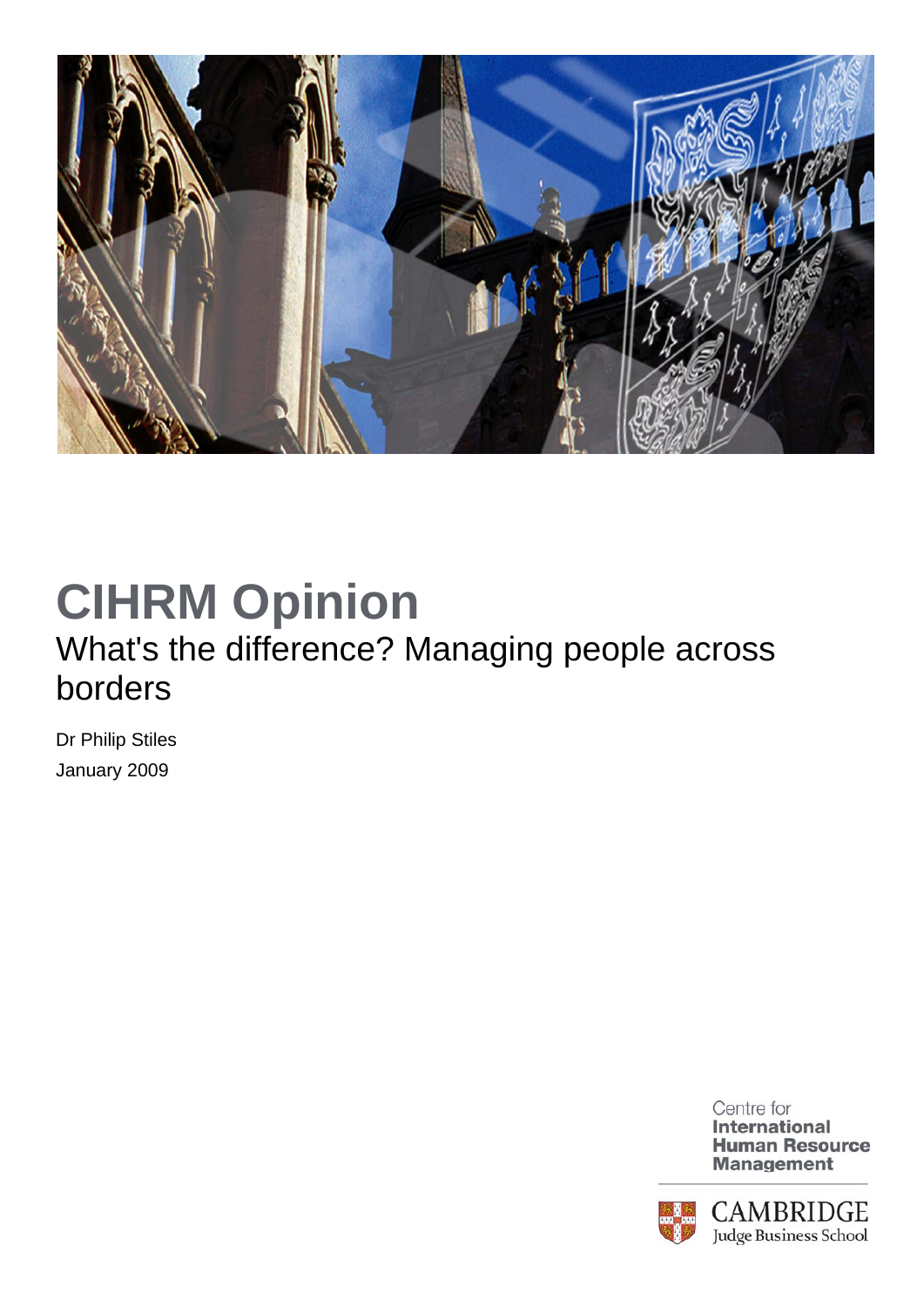When doing business in Japan, make sure you accept business cards with both hands; in the Netherlands, do not introduce employee of the year awards into your firm; they will be ridiculed; in the UK, politeness in negotiation does not mean acceptance of your position. Sound familiar? These and many other observations have become the staple of the national culture industry, appearing everywhere from management textbooks, and business school seminars, to posters at airports. We smile at such differences and know them to be, by and large, true. But for international managers, this plethora of advice and potential pitfalls can be bewildering and anxiety-inducing. Beyond the superficialities, however, of knowing how low to bow and whether to shake hands, how much difference is there really?

Conventional wisdom would say: a great deal. Looking at the contexts of different countries reveals many obvious and observable variations that are important to the way in which organisations may be run. Employee legislation, governance structures, the centrality of the state, the nature of the workforce, the presence and strength of trades unions, even climate and temperature, may be significant. No one would doubt that such differences are highly important. In addition to these factors, however, are differences concerning national culture, a much less tangible but seemingly more significant issue. According to this wisdom, the value system of a country will determine the HR practices within the organizations of that country. For example, US individualism supports ideas of self-sufficiency, individual achievement and recognition and single status working. Confucian values in China support deference to age, a strong work ethic and collective endeavour. This is standard textbook fare, but how significant are these differences really for HR and HR practice?

A new study carried out by Judge Business School, University of Cambridge, in collaboration with Cornell, INSEAD and Erasmus and Tilburg Universities, looked at the HR practices within 30 multinational organizations (MNCs), including BT, EDF, IKEA, Procter & Gamble, IBM, Oracle, Siemens, Samsung, SANYO, TCL and Matsushita. We were interested in how HR practices were organized in international contexts (see side panel for details of the

study). What we found was that while national culture differences are not insignificant, their importance was less than we had imagined, and it was organizational cultures where the major influence on HR practice lay.

When looking at international contexts, there are three possible views one can entertain. First is the idea of convergence – the belief that all practices and processes in HR are moving towards a single approach across borders. This is tied up with the notion of `best practice' in HR, and is supported by, among other things, globalization of markets, the spread of HR technologies, similarities of organizational structures, and global communications. (`Convergence' tended to mean, for many, convergence to US management practice, but MNCs are eclectic in their choice of practice; look, for example, at how many Japanese management techniques have become globally embedded). Second is divergence, which argues that national cultural differences are critical and that there are no HR best practices, only culture bound ones. The third is a mixture of the two, arguing that certain practices are pervasive but that the national culture influences them and makes a distinctive practice.

In our study, we looked at a highly select group of MNCs (so what we have to say should be set in this context), and we assumed the third way would be true. We looked both at a range of HR practices, and the operation of the HR function. What we found was a striking similarity. In talent management, the importance of aligning individuals to the values of the company is highlighted by the practice of values-based interviewing – where specific attention is paid to identifying whether the individual's attitudes will match the values of the organization. In some companies, scanning for talent occurs even in the absence of a specific vacancy. Talent inventories are used for both selection and succession purposes, and the continuous process of developing a 'talent pool' - recruiting the best people and assigning them roles rather than hiring specific individuals for specific positions - are best practice. Sophisticated employee on-boarding practices with on-line provision are in place in many firms to welcome and induct new members. Active feedback sessions are provided to understand where the new employee is in terms of their familiarity and development within the organization. Employee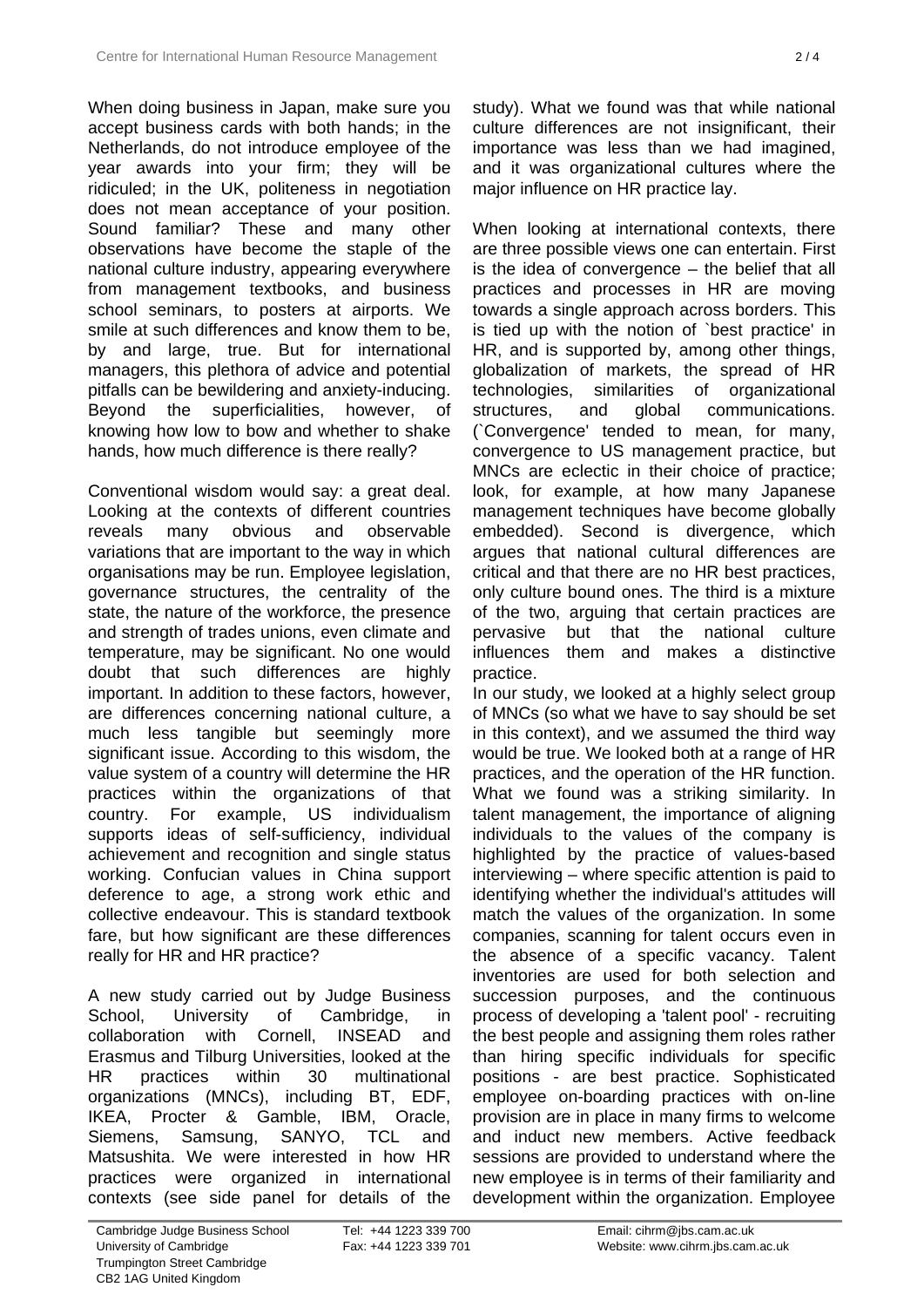referrals (the practice of existing staff recommending individuals to the organization) have become a common approach, reducing cost of recruitment and also helping to ensure cultural fit.

In performance management, one might expect a large divergence of view in areas such as pay for performance, or merit-based promotion, but we found little or no difference across the globe. We witnessed a concerted effort on the part of group HR to introduce and maintain global performance standards, supported by global competencies both at foundational, managerial, technical and leadership level, common evaluation processes, and common approaches to rewards. It was therefore difficult to find much in terms of distinctive local practices in the countries where our sample companies operated. Certainly where national regulatory systems varied, in particular with regard to union representation, there were differences of approach, both in terms of wage determination and also with regard to the managerial prerogative, the ability to flex the workforce in terms of performance, and specifically, underperformance. But these were driven precisely by regulatory criteria, rather than values-based issues..

In development, the prevalence of coaching initiatives aligned typically to transformational leadership initiatives are aimed at instilling leadership qualities throughout the firm. For high potentials, the provision of strategic projects of a short-term nature, often international in scope, to assess potential, are common.

Reinforcing this is the increasing centralization, particularly through the use of `process excellence' the design and delivery of common processes from HQ. Areas of global focus for most of the companies include senior management development, high potential identification and development, and competency frameworks to ensure consistency of staffing approaches, and common performance management criteria. A key area is also the global brand and values of the company, and how these drive the HR philosophy and delivery. Ensuring fit to the global values demands similarity of values across the firm and with it a common set of approaches to manage this. Differences in

national culture have become marginal at the expense of the needs of the organization's culture.

In Japan, a country where we thought there would be large differences, we saw evidence of convergence. In SANYO, we took part in the early morning exercises with staff before work and went to karaoke with executives in the evening, which for us was a very different way of operating, but in the workplace, we saw the introduction of global standards into performance and with it the reduction of such staples as tenure-based pay, egalitarian pay structures, guaranteed lifetime employment, and cradle-to-grave benefits.

In the HR function itself, particularly, we saw uniformity of structure and approach, with organizations having global HR, Regional HR, Country/Territory HR and Shared Service Centres. The companies in our sample have adopted similar forms of administrative HR provision, enabled by significant advances in administrative processes and informationcapture technology. In knowledge management the HR function, there are recognized meetings, for example, annual conferences of senior managers, and regular (quarterly in some cases) gatherings face-to-face of global HR personnel to facilitate knowledge sharing. Cross functional working and decision-making structures were common. People exchange within corporate HQ and businesses is also used. The development of networks outside the organization, through membership of industry clubs, consortia, interlocking directorships, and integration of suppliers and customers into the design and production processes added depth to the knowledge-base.

This is not to say that local adaptation is absent. IBM alter their recruitment and their management development activities in emerging market economies. But the reasons are largely to do with relativities in economic development, rather than national cultural sensitivities. In Rolls-Royce, there is recognition that in Asian countries, a traditional western style performance appraisal can be problematic, and so too forms of upward feedback for development purposes. Other western-based MNCs are careful about issues of recognizing individuals in cultures where collective values are the norm. But even here